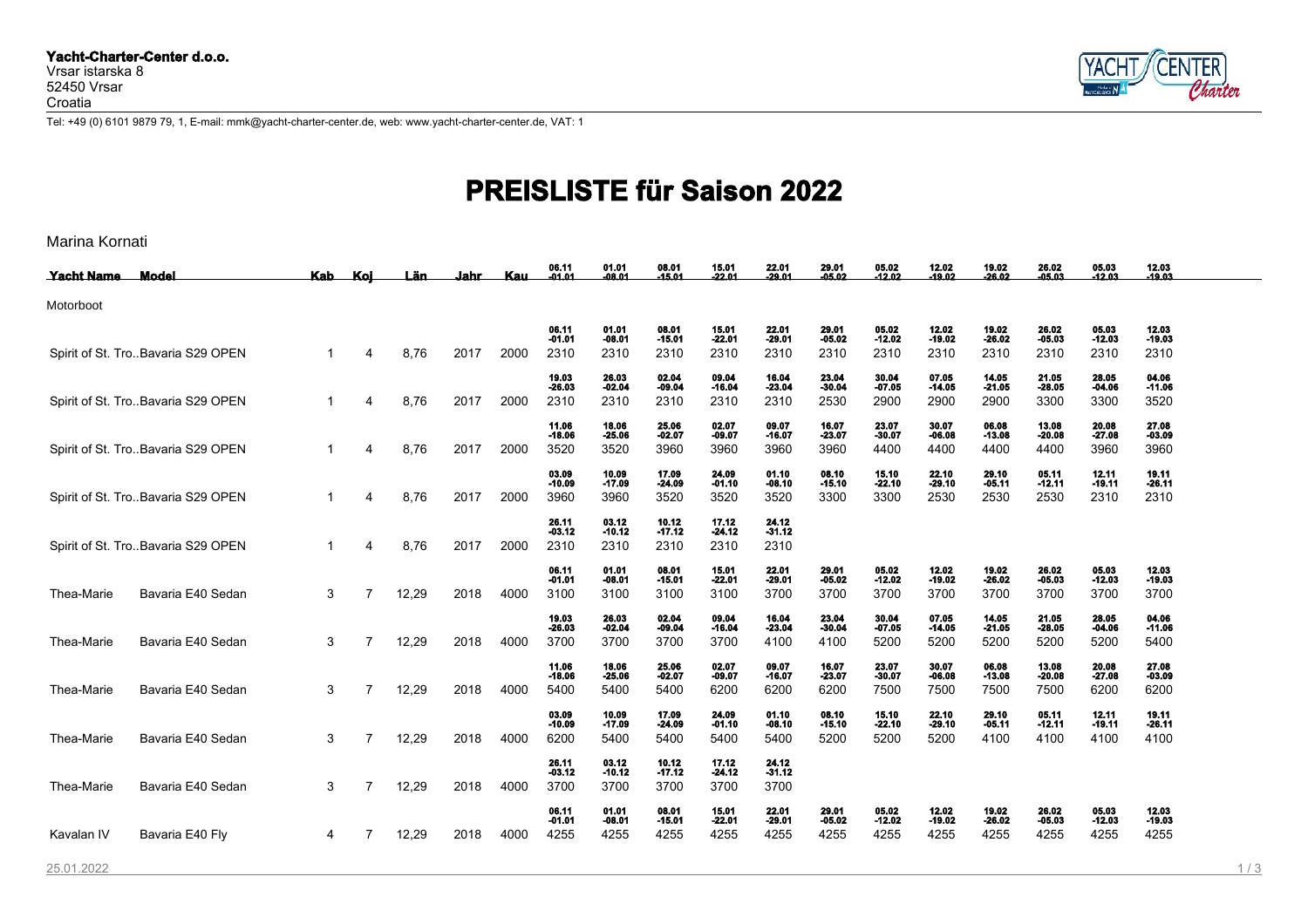## **Yacht-Charter-Center d.o.o.**

## Vrsar istarska 8 52450 Vrsar Croatia



Tel: +49 (0) 6101 9879 79, 1, E-mail: mmk@yacht-charter-center.de, web: www.yacht-charter-center.de, VAT: 1

| Yacht Name | Model            | Kab_ | Kol            | Län.  | Jahr | Kau. | 06.11<br>01.01            | 01.01<br>$-08.01$         | 08.01<br>-15.01           | 15.01<br>$-22.01$         | 22.01<br>$-29.01$         | 29.01<br>05.02            | 05.02<br>$-12.02$         | 12.02<br>$-19.02$         | 19.02<br>$-26.02$         | 26.02<br>$-05.03$         | 05.03<br>$-12.03$         | 12.03<br>-19.03           |     |
|------------|------------------|------|----------------|-------|------|------|---------------------------|---------------------------|---------------------------|---------------------------|---------------------------|---------------------------|---------------------------|---------------------------|---------------------------|---------------------------|---------------------------|---------------------------|-----|
| Kavalan IV | Bavaria E40 Fly  | 4    | 7              | 12,29 | 2018 | 4000 | 19.03<br>$-26.03$<br>4255 | 26.03<br>$-02.04$<br>4255 | 02.04<br>$-09.04$<br>4255 | 09.04<br>$-16.04$<br>4255 | 16.04<br>$-23.04$<br>4715 | 23.04<br>$-30.04$<br>4715 | 30.04<br>$-07.05$<br>5980 | 07.05<br>$-14.05$<br>5980 | 14.05<br>$-21.05$<br>5980 | 21.05<br>$-28.05$<br>5980 | 28.05<br>$-04.06$<br>5980 | 04.06<br>$-11.06$<br>6325 |     |
| Kavalan IV | Bavaria E40 Fly  | 4    | 7              | 12,29 | 2018 | 4000 | 11.06<br>$-18.06$<br>6325 | 18.06<br>$-25.06$<br>6325 | 25.06<br>$-02.07$<br>6325 | 02.07<br>$-09.07$<br>7245 | 09.07<br>$-16.07$<br>7245 | 16.07<br>$-23.07$<br>7245 | 23.07<br>$-30.07$<br>8970 | 30.07<br>$-06.08$<br>8970 | 06.08<br>$-13.08$<br>8970 | 13.08<br>$-20.08$<br>8970 | 20.08<br>$-27.08$<br>7245 | 27.08<br>$-03.09$<br>7245 |     |
| Kavalan IV | Bavaria E40 Fly  | 4    | $\overline{7}$ | 12,29 | 2018 | 4000 | 03.09<br>$-10.09$<br>7245 | 10.09<br>$-17.09$<br>6325 | 17.09<br>$-24.09$<br>6325 | 24.09<br>$-01.10$<br>6325 | 01.10<br>$-08.10$<br>6325 | 08.10<br>$-15.10$<br>5980 | 15.10<br>$-22.10$<br>5980 | 22.10<br>$-29.10$<br>5980 | 29.10<br>$-05.11$<br>4715 | 05.11<br>$-12.11$<br>4715 | 12.11<br>$-19.11$<br>4715 | 19.11<br>$-26.11$<br>4715 |     |
| Kavalan IV | Bavaria E40 Fly  | 4    | $\overline{7}$ | 12,29 | 2018 | 4000 | 26.11<br>-03.12<br>4255   | 03.12<br>$-10.12$<br>4255 | 10.12<br>$-17.12$<br>4255 | 17.12<br>$-24.12$<br>4255 | 24.12<br>$-31.12$<br>4255 |                           |                           |                           |                           |                           |                           |                           |     |
| JU-FU      | Bavaria S40 HT   | 3    | 5              | 12,50 | 2016 | 4000 | 06.11<br>$-01.01$<br>3220 | 01.01<br>$-08.01$<br>3220 | 08.01<br>$-15.01$<br>3220 | 15.01<br>$-22.01$<br>3220 | 22.01<br>$-29.01$<br>3910 | 29.01<br>$-05.02$<br>3910 | 05.02<br>$-12.02$<br>3910 | 12.02<br>$-19.02$<br>3910 | 19.02<br>$-26.02$<br>3910 | 26.02<br>$-05.03$<br>3910 | 05.03<br>$-12.03$<br>3910 | 12.03<br>$-19.03$<br>3910 |     |
| JU-FU      | Bavaria S40 HT   | 3    | 5              | 12,50 | 2016 | 4000 | 19.03<br>$-26.03$<br>3910 | 26.03<br>$-02.04$<br>3910 | 02.04<br>$-09.04$<br>3910 | 09.04<br>$-16.04$<br>3910 | 16.04<br>$-23.04$<br>3910 | 23.04<br>$-30.04$<br>3910 | 30.04<br>$-07.05$<br>4830 | 07.05<br>$-14.05$<br>4830 | 14.05<br>$-21.05$<br>4830 | 21.05<br>$-28.05$<br>4830 | 28.05<br>-04.06<br>4830   | 04.06<br>$-11.06$<br>5290 |     |
| JU-FU      | Bavaria S40 HT   | 3    | 5              | 12,50 | 2016 | 4000 | 11.06<br>$-18.06$<br>5290 | 18.06<br>$-25.06$<br>5290 | 25.06<br>$-02.07$<br>5980 | 02.07<br>$-09.07$<br>5980 | 09.07<br>$-16.07$<br>5980 | 16.07<br>$-23.07$<br>5980 | 23.07<br>$-30.07$<br>6555 | 30.07<br>$-06.08$<br>6555 | 06.08<br>$-13.08$<br>6555 | 13.08<br>$-20.08$<br>6555 | 20.08<br>$-27.08$<br>5980 | 27.08<br>$-03.09$<br>5980 |     |
| JU-FU      | Bavaria S40 HT   | 3    | 5              | 12,50 | 2016 | 4000 | 03.09<br>$-10.09$<br>5980 | 10.09<br>$-17.09$<br>5980 | 17.09<br>$-24.09$<br>5290 | 24.09<br>$-01.10$<br>5290 | 01.10<br>$-08.10$<br>5290 | 08.10<br>$-15.10$<br>4830 | 15.10<br>$-22.10$<br>4830 | 22.10<br>$-29.10$<br>4830 | 29.10<br>-05.11<br>3910   | 05.11<br>$-12.11$<br>3910 | 12.11<br>$-19.11$<br>3910 | 19.11<br>$-26.11$<br>3910 |     |
| JU-FU      | Bavaria S40 HT   | 3    | 5              | 12,50 | 2016 | 4000 | 26.11<br>-03.12<br>3910   | 03.12<br>$-10.12$<br>3910 | 10.12<br>$-17.12$<br>3910 | 17.12<br>$-24.12$<br>3910 | 24.12<br>$-31.12$<br>3910 |                           |                           |                           |                           |                           |                           |                           |     |
| MAX        | Swift Trawler 35 | 2    | 6              | 11,29 | 2019 | 3000 | 06.11<br>-01.01<br>3200   | 01.01<br>$-08.01$<br>3200 | 08.01<br>-15.01<br>3200   | 15.01<br>$-22.01$<br>3200 | 22.01<br>-29.01<br>3200   | 29.01<br>$-05.02$<br>3200 | 05.02<br>$-12.02$<br>3200 | 12.02<br>$-19.02$<br>3200 | 19.02<br>$-26.02$<br>3200 | 26.02<br>-05.03<br>3200   | 05.03<br>$-12.03$<br>3200 | 12.03<br>$-19.03$<br>3200 |     |
| <b>MAX</b> | Swift Trawler 35 | 2    | 6              | 11,29 | 2019 | 3000 | 19.03<br>$-26.03$<br>3200 | 26.03<br>$-02.04$<br>3200 | 02.04<br>$-09.04$<br>3200 | 09.04<br>$-16.04$<br>3200 | 16.04<br>$-23.04$<br>3200 | 23.04<br>$-30.04$<br>3500 | 30.04<br>$-07.05$<br>3500 | 07.05<br>$-14.05$<br>3500 | 14.05<br>$-21.05$<br>3900 | 21.05<br>$-28.05$<br>4400 | 28.05<br>$-04.06$<br>4600 | 04.06<br>$-11.06$<br>4800 |     |
| MAX        | Swift Trawler 35 | 2    | 6              | 11,29 | 2019 | 3000 | 11.06<br>$-18.06$<br>4800 | 18.06<br>$-25.06$<br>4800 | 25.06<br>$-02.07$<br>5300 | 02.07<br>-09.07<br>5400   | 09.07<br>$-16.07$<br>5400 | 16.07<br>$-23.07$<br>5400 | 23.07<br>$-30.07$<br>5800 | 30.07<br>$-06.08$<br>5900 | 06.08<br>$-13.08$<br>5900 | 13.08<br>$-20.08$<br>5800 | 20.08<br>$-27.08$<br>5400 | 27.08<br>$-03.09$<br>5300 |     |
| MAX        | Swift Trawler 35 | 2    | 6              | 11,29 | 2019 | 3000 | 03.09<br>$-10.09$<br>5300 | 10.09<br>$-17.09$<br>4800 | 17.09<br>$-24.09$<br>4600 | 24.09<br>$-01.10$<br>4400 | 01.10<br>$-08.10$<br>3900 | 08.10<br>$-15.10$<br>3500 | 15.10<br>-22.10<br>3200   | 22.10<br>$-29.10$<br>3200 | 29.10<br>-05.11<br>3200   | 05.11<br>$-12.11$<br>3200 | 12.11<br>$-19.11$<br>3200 | 19.11<br>$-26.11$<br>3200 |     |
| 25.01.2022 |                  |      |                |       |      |      | 26.11<br>-03.12           | 03.12<br>$-10.12$         | 10.12<br>$-17.12$         | 17.12<br>$-24.12$         | 24.12<br>$-31.12$         |                           |                           |                           |                           |                           |                           |                           | 2/3 |